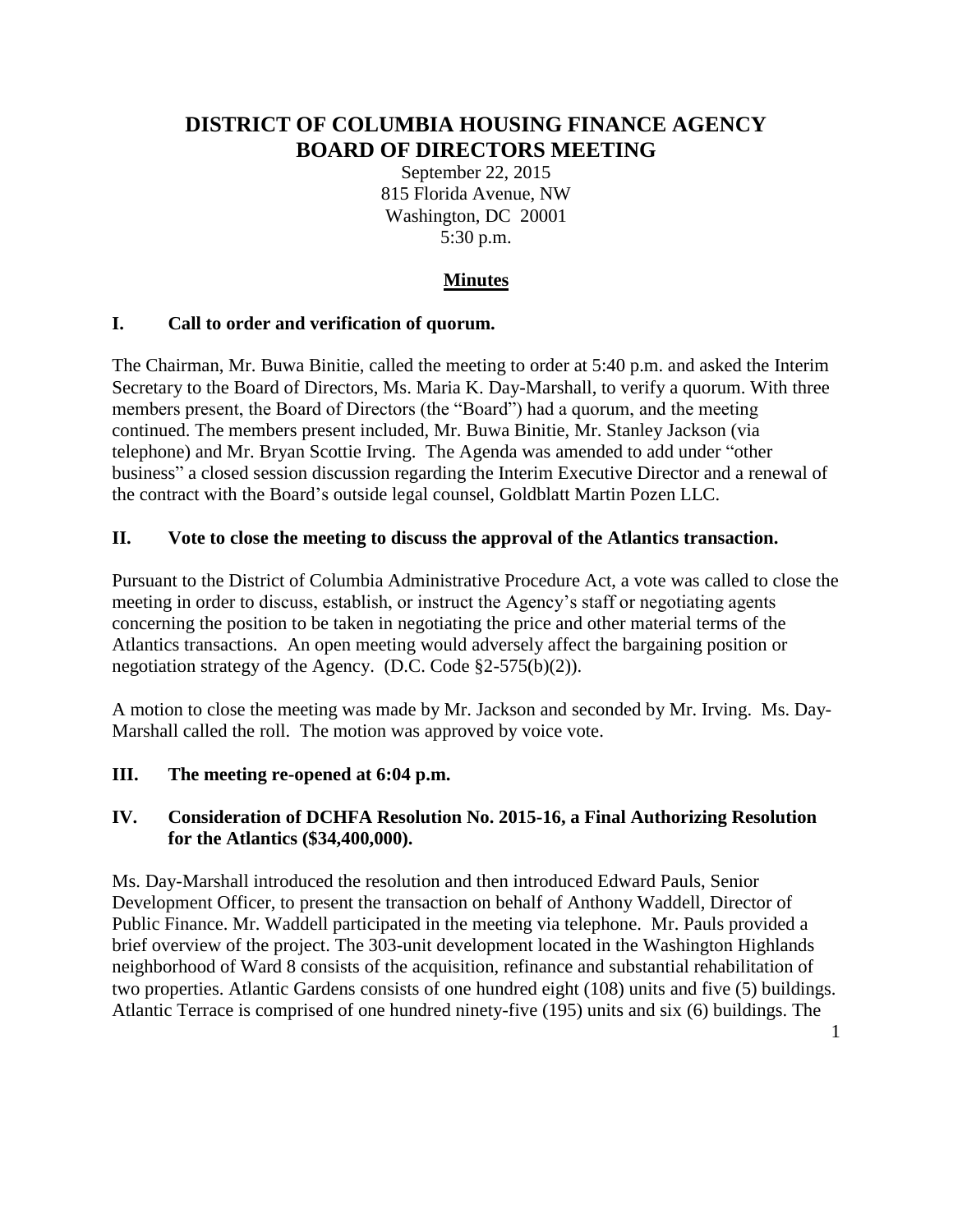project is located in the 4000 and 4300 blocks of Third Street, SE and the 4200 block of 4<sup>th</sup> Street, SE.

The bedroom mix will be as follows: Thirty (30) one-bedroom units, two hundred fifteen (215) two bedroom units, and fifty-nine (59) three bedroom units, for a total of three hundred three (303) units, all of which will be set aside for persons and families earning sixty percent (60%) of the area median income ("AMI") or less.

The following people were present at the meeting in support of the project: Brett Meringoff and Shiree Monterio of WinnDevelopment, the principal developers of the project; Gary Kane of The Architectural Team; Wendell Orton, Keith construction; Elizabeth Elia, counsel for both the Atlantic Gardens and Atlantic Terrace tenants associations; Eric Rome, counsel to the development team; Cassandra Matthews, president of the Atlantic Terrace tenants association; Mary Ford-Toomer, president of the Atlantic Gardens tenants association; John Weikel, from the property management arm of Winn; Jack Kerry; and J.R. Clark of Squire Patton Boggs, borrower's counsel. Mr. Merringoff provided a presentation about the project.

Mr. Binitie asked to hear from the tenant association representative. Ms. Matthews acknowledged that tenants are particularly excited about the renovations that will occur, especially the new play areas for the children. She also highlighted that the developer has a practice of hiring residents. Ms. Toomer added that residents are eager for the rehabilitation to start and are not concerned about the inconveniences of construction.

Mr. Irving requested that the developer focus on hiring residents of Wards 7 and 8 during and after construction.

In response to an inquiry from Mr. Jackson, Mr. Meringoff indicated that residents are being relocated to units that have the same number of bedrooms as their current units. Mr. Jackson also iterated Mr. Irving's point about hiring local residents for jobs such as landscaping and maintenance.

The Resolution was moved by Mr. Irving and seconded by Mr. Jackson. Ms. Day-Marshall called the roll, and with three votes in the affirmative, the Resolution was approved.

### **VI. Consideration of DCHFA Resolution No. 2015-07(G) for the Approval of the Agency's Fiscal Year 2016 Budget.**

Mr. Binitie made an opening statement that the Board intends to approve the budget for now, but they may choose to reconsider making adjustments during the first quarter of the fiscal year after members have had time to become more familiar with the Agency and develop a better understanding of how the budget reconciles with the goals and objectives of the Mayor.